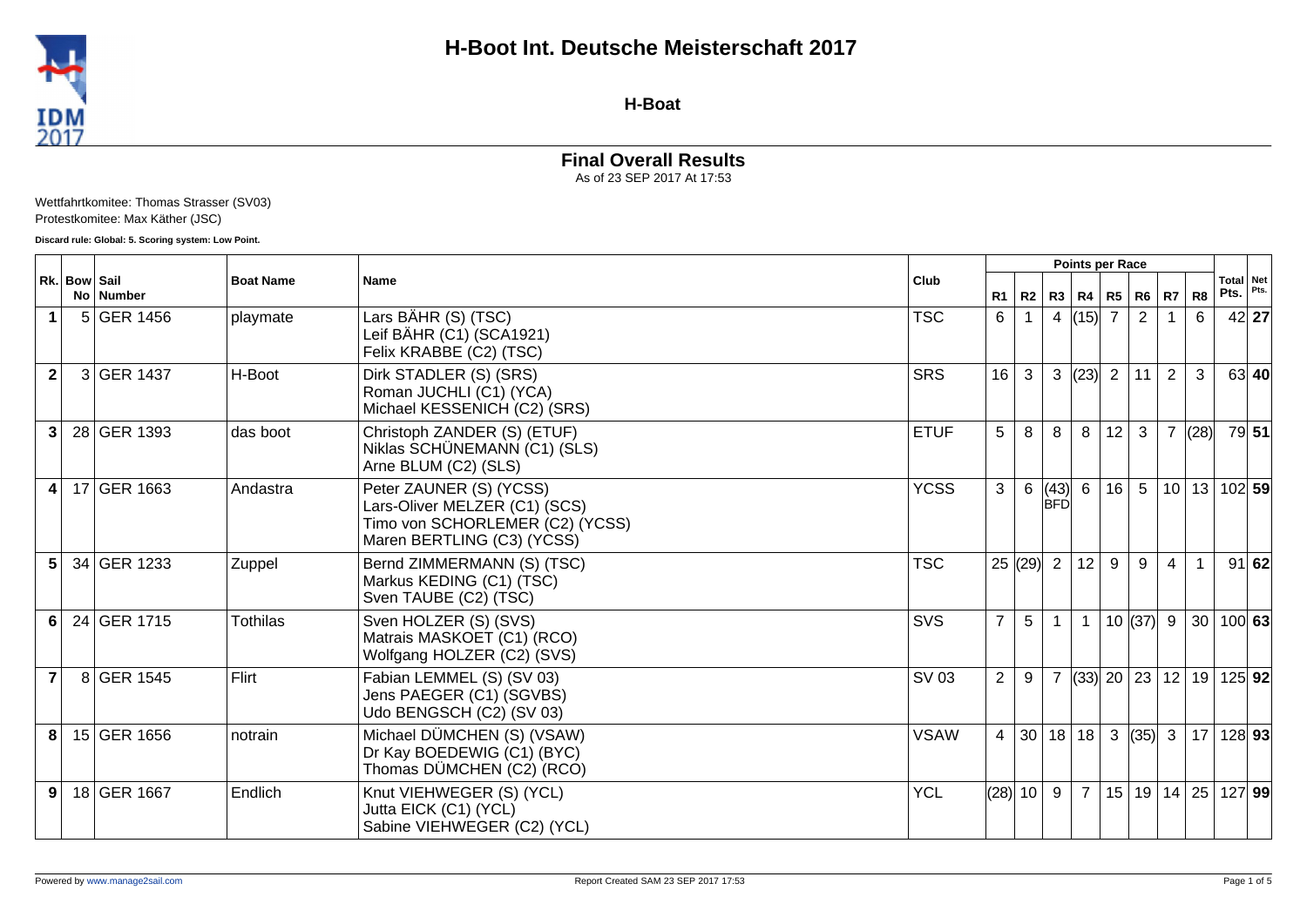

#### **H-Boat**

|                 |              |             |                  |                                                                                                          |                        |    |                    |            | Points per Race |                 |                |                          |                |                   |      |
|-----------------|--------------|-------------|------------------|----------------------------------------------------------------------------------------------------------|------------------------|----|--------------------|------------|-----------------|-----------------|----------------|--------------------------|----------------|-------------------|------|
|                 | Rk. Bow Sail | No   Number | <b>Boat Name</b> | <b>Name</b>                                                                                              | Club                   | R1 | R <sub>2</sub>     |            | R3   R4         |                 | $R5$ $R6$ $R7$ |                          | R <sub>8</sub> | Total Net<br>Pts. | Pts. |
| 10 <sup>1</sup> |              | 40 GER 646  | haschmich        | Sven HANSEN (S) (PSB 24)<br>Dirk HAMMER (C1) (SCE)<br>Thorpen SCHULT (C2) (PSB 24)                       | <b>PSB 24</b>          |    | 13   19   (37)   3 |            |                 | 30              |                | $7 \mid 26$              | 5              | 140 103           |      |
| 11              |              | 10 GER 1602 | Kookaburra III   | Gerhard MIETHE (S) (SSCR)<br>Christoph SIEMER (C1) (SSCR)<br>Ludger JOKISCH (C2) (SWCV)                  | <b>SSCR</b>            |    | 30 $ (40) $ 14     |            | 2               | 14              |                | 6 16 22                  |                | 144 104           |      |
| 12              |              | 44 GER 1306 | Plan-C           | Axel PRAGLOWSKI (S) (AYC-STAG)<br>Heiko BEHRENS (C1) (AYC-STAG)<br>Andreas LULL (C2) (AYC-STAG)          | AYC-STAG 19 27 (30) 10 |    |                    |            |                 | 23              | 8              | 8                        | 14             | 139 109           |      |
| 13              |              | 23 GER 1691 | <b>GIOIA</b>     | Robert HUBER (S) (DTYC)<br>Björn HEINRICH (C1) (RCO)<br>Michael LOHNER (C2) (DTYC)                       | <b>DTYC</b>            |    | 15 15 20 20        |            |                 | 8               |                | $(34)$ 25 11             |                | 148 114           |      |
| 14              |              | 38 GER 1010 | Amigo            | Holger KÖHNE (S) (PYC)<br>Jan KÖHNE (C1) (PYC)<br>Sven ULRICH (C2) (D 12 V)                              | <b>PYC</b>             |    | 37 25              | 16 21      |                 | $\mathbf{1}$    |                | 16  (43) <br><b>BFD</b>  | $\overline{2}$ | 161 118           |      |
| 15              |              | 26 GER 1721 |                  | Thomas KAUSEN (S) (BYC)<br>Franzi FUNK (C1) (BYC)<br>Marvin GALLINGER (C2) (BYC)<br>Jani FUNK (C3) (SCN) | <b>BYC</b>             |    | 18   17   (43)     | <b>BED</b> | 5               | 40              | 27             | 5                        | 9              | 164 121           |      |
| 16              |              | 9 GER 1598  | Catweasel        | Silke KINNER (S) (VBS)<br>Jörn Alexander KINNER (C1) (VBS)<br>Jakob SELL (C2) (SCZ)                      | <b>VBS</b>             | 9  | $\overline{2}$     | 5          | 26 41           |                 |                | 22 (43) 21<br><b>BFD</b> |                | 169 126           |      |
| 17 <sup>1</sup> |              | 42 NED 92   | Prinses          | Marc PRINS (S)<br>Edward WILDERING (C1)<br>Friso van ZUUREN (C2)                                         |                        | 21 | 22                 | 33         | 14 11           |                 | 4 <sup>1</sup> | $ 24 $ (43)              | IDNF           | 172 129           |      |
| 18 <sup>1</sup> |              | 31 GER 1376 | Pimpelmoser      | Philipp ULLHERR (S) (CYC)<br>Stefan FREITAG (C1) (SCS '87)<br>Florian DRTINA (C2) (VSAW)                 | <b>CYC</b>             | 8  | $\overline{7}$     |            | 12 40 27        |                 | $\mathbf{1}$   | (43) 36 <br><b>BFD</b>   |                | 174 131           |      |
| 19 <sup>1</sup> |              | 11 GER 1610 | Ciao             | Joachim SCHMIDT (S) (BYC)<br>Michael MÜLLER (C1) (BYC)<br>Johannes BECKER (C2) (RCO)                     | <b>BYC</b>             |    | 38 34 17 11        |            |                 | $5\overline{)}$ |                | $(40)$ 27                | $\overline{7}$ | 179 139           |      |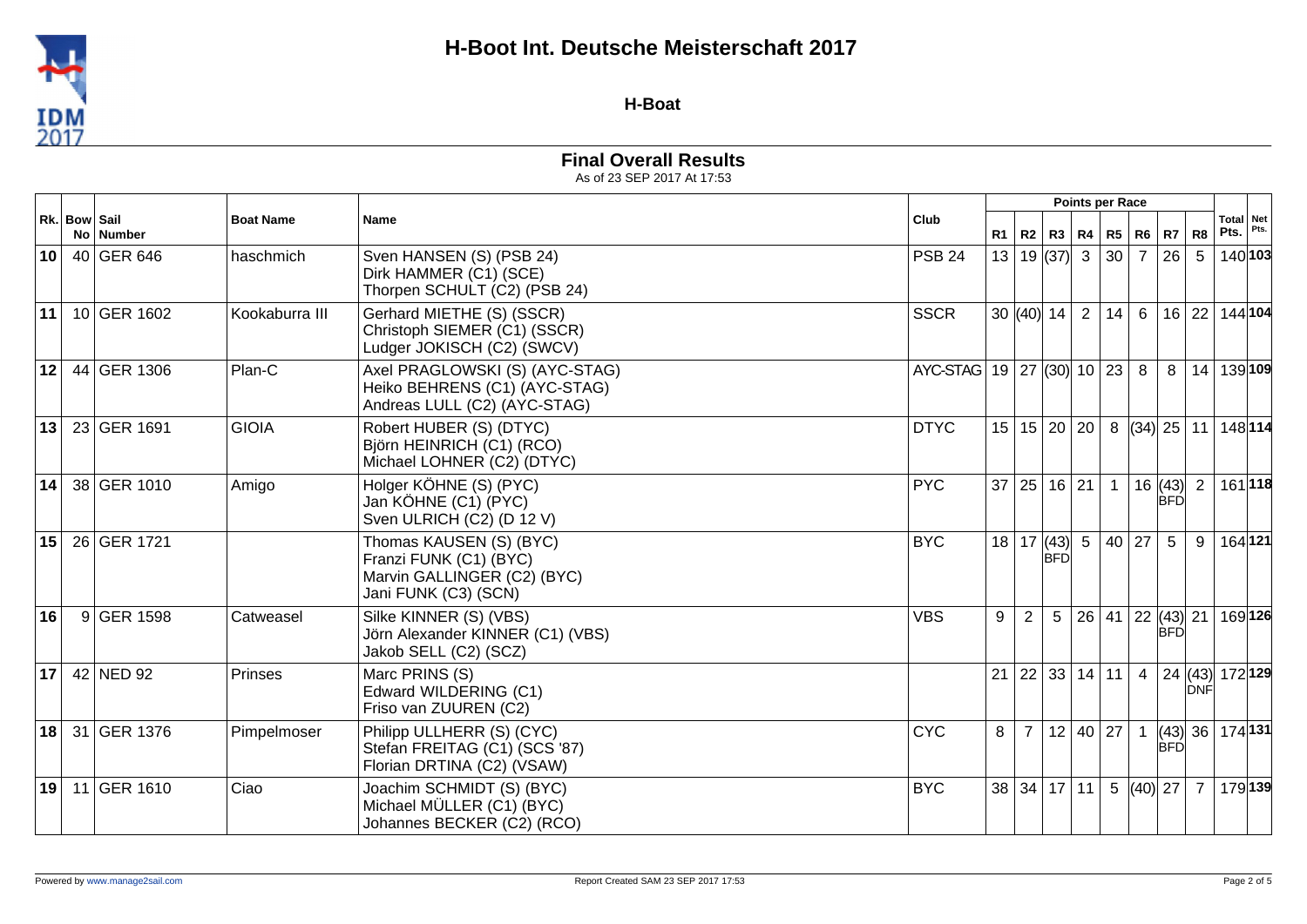

#### **H-Boat**

|                 |              |             |                        |                                                                                                     |                                                 |           |         |              | Points per Race        |                |         |               |            |                                                              |      |
|-----------------|--------------|-------------|------------------------|-----------------------------------------------------------------------------------------------------|-------------------------------------------------|-----------|---------|--------------|------------------------|----------------|---------|---------------|------------|--------------------------------------------------------------|------|
|                 | Rk. Bow Sail | No   Number | <b>Boat Name</b>       | <b>Name</b>                                                                                         | Club                                            |           | $R1$ R2 |              | R3   R4   R5   R6   R7 |                |         |               | R8         | Total Net<br>Pts.                                            | Pts. |
| 20              |              | 39 GER 700  | live with passion      | Michael LEUENBERG (S) (SCA1921)<br>Mario DÖHRING (C1)<br>Jens KALIGA (C2) (RCO)                     | B-091                                           |           |         | <b>BFD</b>   |                        |                |         |               |            | 10   18   (43)   28   19   18   30   16   18   139           |      |
| 21              |              | 6 GER 1510  | mostert                | Guido KÖRBES (S) (YCRE)<br>Gustav DIJKMAN (C1) (RCO)<br>Michael LANGENBERGER (C2) (SKS)             | <b>YCRE</b>                                     |           |         |              | 22  (32)  25   9       |                |         |               |            | 21   21   19   23   172   140                                |      |
| 22              |              | 12 GER 1641 | Günter<br>Kastenfrosch | Thilo BEUSTER (S) (SGS)<br>Wolfgang KARG (C1) (SGS)<br>Frank WEINERT (C2) (RCO)                     | SGS                                             |           | 14 11   |              | $ 35 $ (38) 38 $ 28 $  |                |         | 6             |            | 10   180   142                                               |      |
| 23              |              | 30 GER 1387 | In Team                | Erwin BILLIG (S) (D 12 V)<br>Klaus JUMPERTZ (C1) (SSCR)<br>Jens JÜRGENS (C2) (SSCR)                 | D 12 V                                          |           |         |              | 32 28 15 31 6          |                | $14$ 21 |               | <b>BFD</b> | $\left  (43) \right  190   147$                              |      |
| 24              |              | 2 GER 1417  | take off               | Hansjürgen SWOBODA (S) (BYC)<br>Kurt THUMM (C1) (BTB)<br>Robert KÜHNS (C2) (SVT)                    | <b>BYC</b>                                      | 1         | 31      | <b>BFD</b>   |                        |                |         |               |            | $ (43) $ 27   18   10   32   29   191 148                    |      |
| 25 <sub>1</sub> |              | 22 GER 1690 | eau est vie            | Gert-Oliver DRECKMANN (S) (YCWA)<br>Bernd DEERTZ (C1) (YCN)<br>Max EGEN (C2) (YCWA)                 | <b>YCWA</b>                                     |           |         | 36  (37)  23 | $\overline{4}$         |                | 24 20   | 11            |            | 35 190 153                                                   |      |
| 26              |              | 7 GER 1538  |                        | Ralf CLAUSEN (S) (YCWA)<br>Tim CLAUSEN (C1) (YCWA)<br>Jacqueline RECKZIEGEL (C2) (DJC)              | <b>YCWA</b>                                     |           |         |              |                        |                |         |               |            | 20   26   10   25   36   17   20   (38)   192   154          |      |
| 27              |              | 32 GER 1330 | <b>PERHAPS</b>         | Martin KÖHLE (S) (CYC)<br>Christoph HERRMANN (C1) (RCO)<br>Stefan ROTH (C2) (BSCF)                  | <b>CYC</b>                                      | $(40)$ 21 |         |              |                        |                |         |               |            | <sup>∣</sup> 29   39   17   13   15   20   194∣ <b>154</b> ∣ |      |
| 28              |              | 20 GER 1687 | Kaczka                 | Helmut ELSNER (S) (VSAW)<br>Martin BRUHNS (C1) (VSAW)<br>Ilka HARTMANN (C2) (DRS)                   | <b>VSAW</b>                                     |           |         |              | 24   23   21   24      | $\overline{4}$ |         | <b>RETBFD</b> |            | $ (43) $ 43   18   200 157                                   |      |
| 29 <sub>1</sub> |              | 35 GER 1178 | Amicitia               | Björn LEWERENZ (S) (MRSV"BAYERN")<br>Michael LEWERENZ (C1) (SVWS)<br>Per Johan LEWERENZ (C2) (SVWS) | MRSV"BAY 35   12   28   16   34   24   (43)   8 |           |         |              |                        |                |         | <b>BFD</b>    |            | 200 157                                                      |      |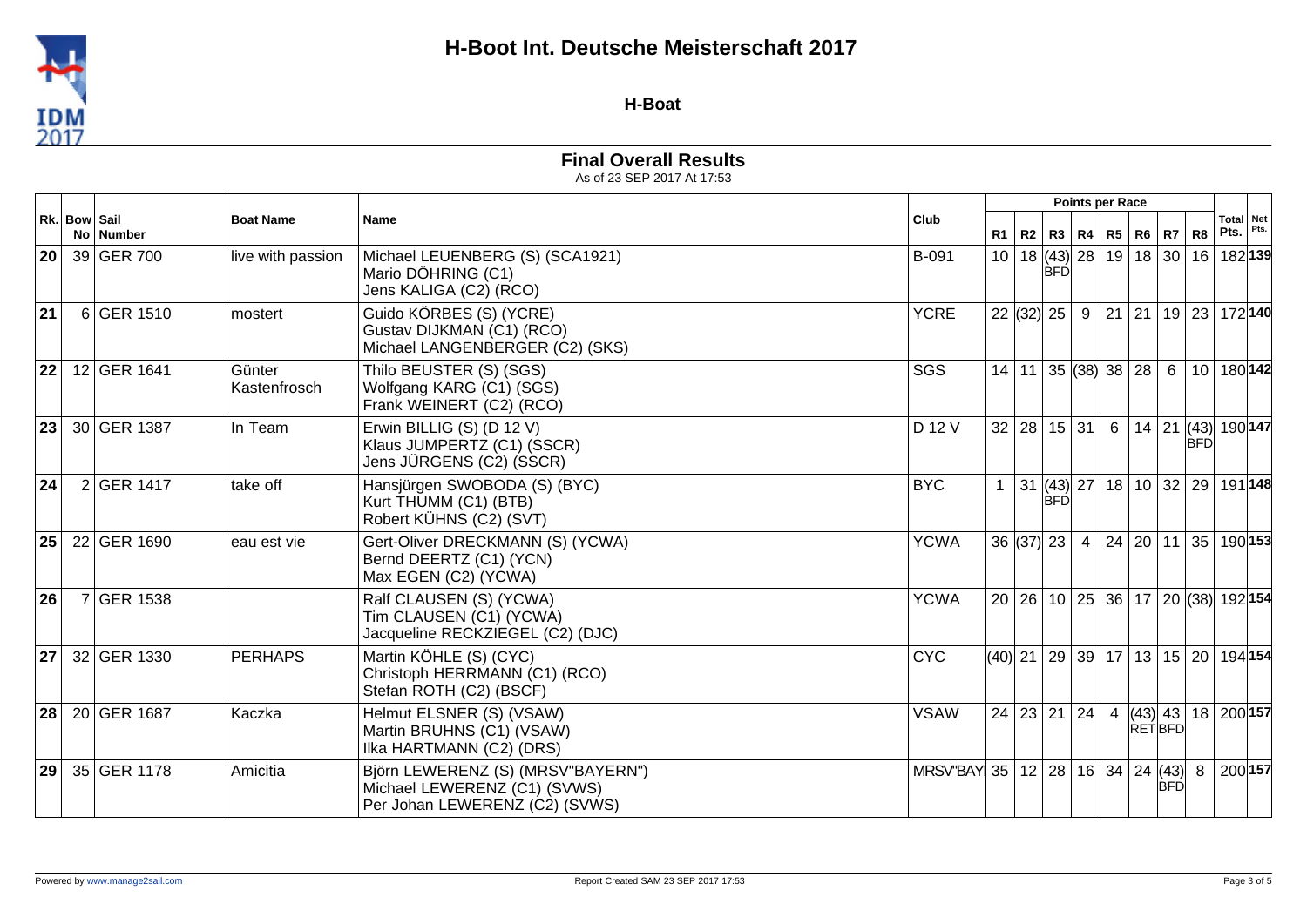

#### **H-Boat**

|                 |              |             |                                 |                                                                                                                      |                |    |                |            | <b>Points per Race</b> |  |                                          |                   |                                                                 |  |
|-----------------|--------------|-------------|---------------------------------|----------------------------------------------------------------------------------------------------------------------|----------------|----|----------------|------------|------------------------|--|------------------------------------------|-------------------|-----------------------------------------------------------------|--|
|                 | Rk. Bow Sail | No Number   | <b>Boat Name</b><br><b>Name</b> | Club                                                                                                                 | R <sub>1</sub> | R2 |                |            | R3   R4   R5   R6   R7 |  | R8                                       | Total Net<br>Pts. | Pts.                                                            |  |
| 30 <sup>1</sup> |              | 29 GER 1650 | P <sub>3</sub>                  | Michael POCHHAMMER (S) (YCRE)<br>Franziska POCHHAMMER (C1) (VSAW)<br>Alexa WLOCH (C2) (VSAW)                         | <b>VSAW</b>    |    |                |            |                        |  |                                          |                   | 29   14   24   17   32   (39)   31   12   198   159             |  |
| 31              |              | 25 GER 1717 | sontobuli                       | Peter TESCHEMACHER (S) (DSC)<br>Tobias TESCHEMACHER (C1) (DSC)<br>Roswitha BUCHNER (C2) (BYC)                        | <b>DSC</b>     |    |                |            |                        |  | <b>BFD</b>                               |                   | 17 24 22 37 22 12 (43) 26 203 160                               |  |
| 32              |              | 21 GER 1689 | <b>Art Brut</b>                 | Björn WENDEL (S) (RCO)<br>Kai SPRANGER (C1) (RCO)<br>Henning HERGES (C2) (RCO)                                       | <b>RCO</b>     |    |                |            |                        |  | $33   13   13   (35)   35   30   33   4$ |                   | 196 161                                                         |  |
| 33              |              | 41 GER 417  | kindofmagic                     | Peter SPÄTH (S) (ETUF)<br>Kerstin DR SPÄTH (C1) (ETUF)<br>Gregor KETTLER (C2) (ETUF)                                 | <b>ETUF</b>    |    |                |            |                        |  |                                          |                   | $12$ (41) 31 36 13 33 28 15 209 168                             |  |
| 34              |              | 14 GER 1652 | Lilli                           | Lothar KRAUSE (S) (BYC)<br>Meinhard ULBER (C1) (BYC)<br>Stefan HEINRICH (C2) (DRS)                                   | <b>BYC</b>     |    |                |            |                        |  |                                          |                   | $(39)$   36   36   13   26   15   22   27   214   175           |  |
| 35              |              | 13 GER 1649 | <b>NN</b>                       | Peter NÜRNBERGER (S) (SGS)<br>Jan NÜRNBERGER (C1) (BYC)<br>Pia NÜRNBERGER (C2) (SGS)<br>Monika NÜRNBERGER (C3) (SGS) | SGS            | 23 | $\overline{4}$ |            |                        |  | UFDBFDDNS                                |                   | $6 \mid 34 \mid 25 \mid (43) \mid 43 \mid 43 \mid 221 \mid 178$ |  |
| 36              |              | 37 GER 1062 | Babytonga                       | Christian SCHULZ (S) (SPYC)<br>Annekee VERSTEEG (C1) (SPYC)<br>Stefan ABEL (C2) (scg)                                | <b>SPYC</b>    |    |                |            |                        |  | <b>BFD</b>                               |                   | 11   39   11   29   29   31   (43)   31   224   181             |  |
| 37 <sup>2</sup> |              | 19 GER 1683 | Start-up                        | Bernd HANISCH (S) (PYC)<br>Carsten HANISCH (C1) (PYC)<br>Ulrich SCHMIDT (C2) (D 12 V)                                | <b>PYC</b>     |    |                |            |                        |  |                                          |                   | 27 (33) 19 32 28 25 17 33 214 181                               |  |
| 38 <sup>1</sup> |              | 27 GER 1726 | <b>First Lady</b>               | Uwe BRAUN (S) (VSW)<br>Marco KROGULL (C1) (SGS)<br>Martin HAUSTEIN (C2) (VSW)                                        | <b>VSW</b>     |    |                |            |                        |  |                                          |                   | $34   16   27   (42)   31   29   18   34   231   189$           |  |
| 39 <sup>1</sup> |              | 16 GER 1660 | Henri                           | Markus GÜHRS (S) (ESV '86)<br>Felix SCHÜTZ (C1) (PYC)<br>Enrico SCHÜTZ (C2) (PYC)<br>Jan-Phillip LÜDTKE (C3) (DRS)   | <b>ESV '86</b> |    |                | <b>BFD</b> |                        |  |                                          |                   | 31   20   (43)   41   37   26   13   24   235 192               |  |